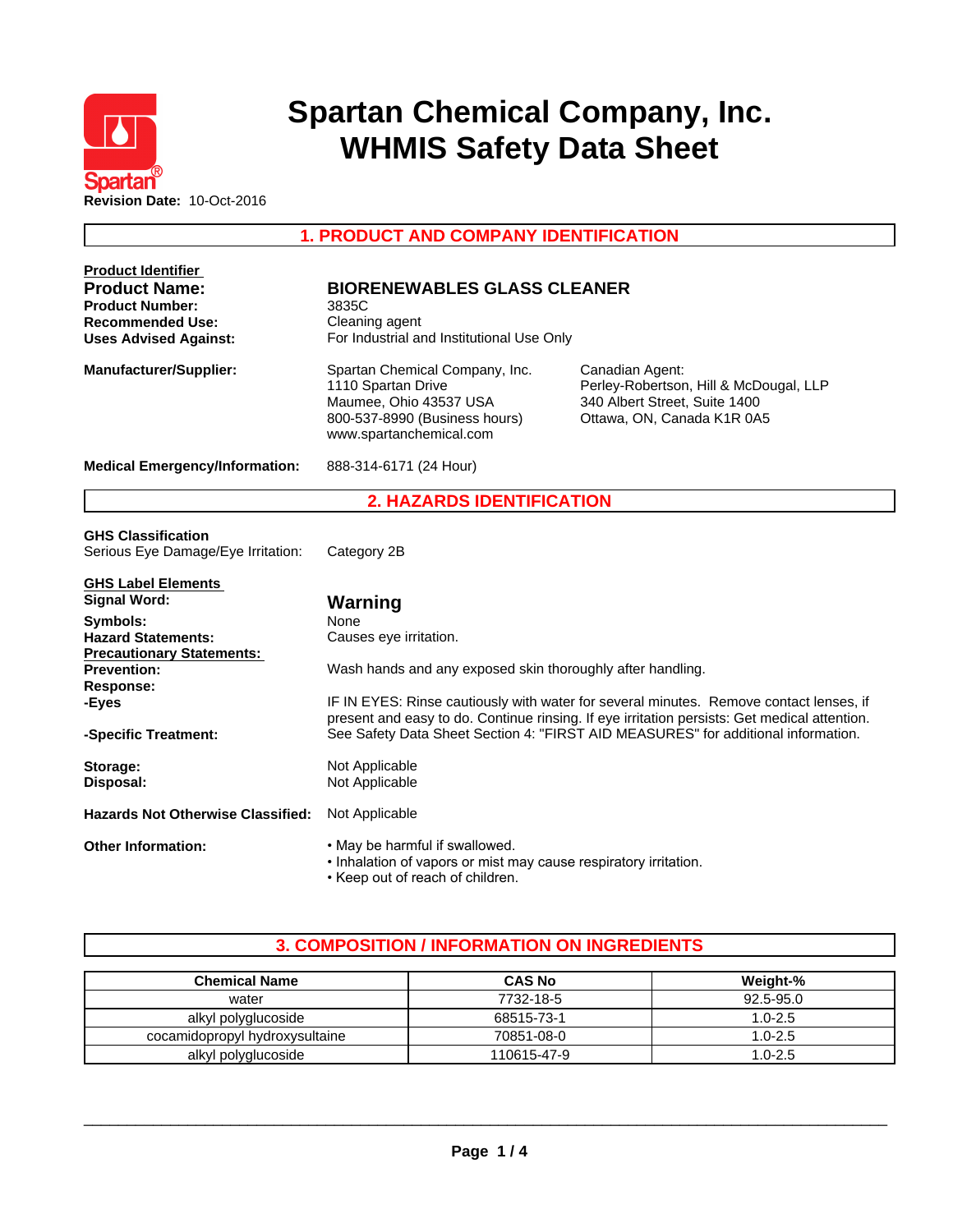|                                                                                                   | <b>4. FIRST AID MEASURES</b>                                                                                                                                                                                                                                                                                                                                                                                                                                    |
|---------------------------------------------------------------------------------------------------|-----------------------------------------------------------------------------------------------------------------------------------------------------------------------------------------------------------------------------------------------------------------------------------------------------------------------------------------------------------------------------------------------------------------------------------------------------------------|
| -Eye Contact:<br>-Skin Contact:<br>-Inhalation:                                                   | Rinse cautiously with water for at least 15 minutes. Remove contact lenses, if present and<br>easy to do. Continue rinsing. If eye irritation persists: Get medical attention.<br>Wash with soap and water. If skin irritation occurs: Get medical attention.<br>Remove victim to fresh air and keep at rest in a position comfortable for breathing. Call a<br>poison control center or physician if you feel unwell.                                          |
| -Ingestion:<br><b>Note to Physicians:</b>                                                         | Rinse mouth. Do NOT induce vomiting. Never give anything by mouth to an unconscious<br>person. Get medical attention if you feel unwell.<br>Treat symptomatically.                                                                                                                                                                                                                                                                                              |
|                                                                                                   | <b>5. FIRE-FIGHTING MEASURES</b>                                                                                                                                                                                                                                                                                                                                                                                                                                |
|                                                                                                   |                                                                                                                                                                                                                                                                                                                                                                                                                                                                 |
| <b>Suitable Extinguishing Media:</b>                                                              | Product does not support combustion, Use extinguishing agent suitable for type of<br>surrounding fire                                                                                                                                                                                                                                                                                                                                                           |
| Specific Hazards Arising from the<br><b>Chemical:</b>                                             | Dried product is capable of burning. Combustion products are toxic.                                                                                                                                                                                                                                                                                                                                                                                             |
| <b>Hazardous Combustion Products:</b>                                                             | May include Carbon monoxide Carbon dioxide and other toxic gases or vapors.                                                                                                                                                                                                                                                                                                                                                                                     |
| <b>Protective Equipment and</b><br><b>Precautions for Firefighters:</b>                           | Wear MSHA/NIOSH approved self-contained breathing apparatus (SCBA) and full<br>protective gear. Cool fire-exposed containers with water spray.                                                                                                                                                                                                                                                                                                                  |
|                                                                                                   | <b>6. ACCIDENTAL RELEASE MEASURES</b>                                                                                                                                                                                                                                                                                                                                                                                                                           |
| <b>Personal Precautions:</b><br><b>Environmental Precautions:</b><br><b>Methods for Clean-Up:</b> | Avoid contact with skin, eyes or clothing. Use personal protective equipment as required.<br>Do not rinse spill onto the ground, into storm sewers or bodies of water.<br>Prevent further leakage or spillage if safe to do so. Contain and collect spillage with<br>non-combustible absorbent material, (e.g. sand, earth, diatomaceous earth, vermiculite)<br>and place in container for disposal according to local / national regulations (see Section 13). |
|                                                                                                   | <b>7. HANDLING AND STORAGE</b>                                                                                                                                                                                                                                                                                                                                                                                                                                  |
| <b>Advice on Safe Handling:</b>                                                                   | Handle in accordance with good industrial hygiene and safety practice. Wash thoroughly<br>after handling.                                                                                                                                                                                                                                                                                                                                                       |
| <b>Storage Conditions:</b>                                                                        | Keep containers tightly closed in a dry, cool and well-ventilated place. Keep out of the reach<br>of children. Keep from freezing.                                                                                                                                                                                                                                                                                                                              |
|                                                                                                   | 8. EXPOSURE CONTROLS / PERSONAL PROTECTION                                                                                                                                                                                                                                                                                                                                                                                                                      |
| <b>Occupational Exposure Limits:</b>                                                              | None established.                                                                                                                                                                                                                                                                                                                                                                                                                                               |
| <b>Engineering Controls:</b>                                                                      | Provide good general ventilation.<br>If work practices generate dust, fumes, gas, vapors or mists which expose workers to<br>chemicals above the occupational exposure limits, local exhaust ventilation or other<br>engineering controls should be considered.                                                                                                                                                                                                 |
| <b>Personal Protective Equipment</b>                                                              |                                                                                                                                                                                                                                                                                                                                                                                                                                                                 |
| <b>Eye/Face Protection:</b><br><b>Skin and Body Protection:</b>                                   | Not required with expected use.<br>Not required with expected use.                                                                                                                                                                                                                                                                                                                                                                                              |
| <b>Respiratory Protection:</b>                                                                    | Not required with expected use.<br>If occupational exposure limits are exceeded or respiratory irritation occurs, use of a<br>NIOSH/MSHA approved respirator suitable for the use-conditions and chemicals in Section                                                                                                                                                                                                                                           |
| <b>General Hygiene Considerations:</b>                                                            | 3 should be considered.<br>Wash hands and any exposed skin thoroughly after handling.<br>See 29 CFR 1910.132-138 for further guidance.                                                                                                                                                                                                                                                                                                                          |
|                                                                                                   |                                                                                                                                                                                                                                                                                                                                                                                                                                                                 |

 $\_$  ,  $\_$  ,  $\_$  ,  $\_$  ,  $\_$  ,  $\_$  ,  $\_$  ,  $\_$  ,  $\_$  ,  $\_$  ,  $\_$  ,  $\_$  ,  $\_$  ,  $\_$  ,  $\_$  ,  $\_$  ,  $\_$  ,  $\_$  ,  $\_$  ,  $\_$  ,  $\_$  ,  $\_$  ,  $\_$  ,  $\_$  ,  $\_$  ,  $\_$  ,  $\_$  ,  $\_$  ,  $\_$  ,  $\_$  ,  $\_$  ,  $\_$  ,  $\_$  ,  $\_$  ,  $\_$  ,  $\_$  ,  $\_$  ,

# **9. PHYSICAL AND CHEMICAL PROPERTIES**

| Appearance/Physical State:             | <b>Liauid</b>                              |  |
|----------------------------------------|--------------------------------------------|--|
| Color:                                 | <b>Blue</b>                                |  |
| Odor:                                  | <b>IPleasant</b>                           |  |
| pH:                                    | Undiluted: 8.0-9.0 / Diluted 1:64: 7.0-8.0 |  |
| <b>Melting Point / Freezing Point:</b> | INo information available.                 |  |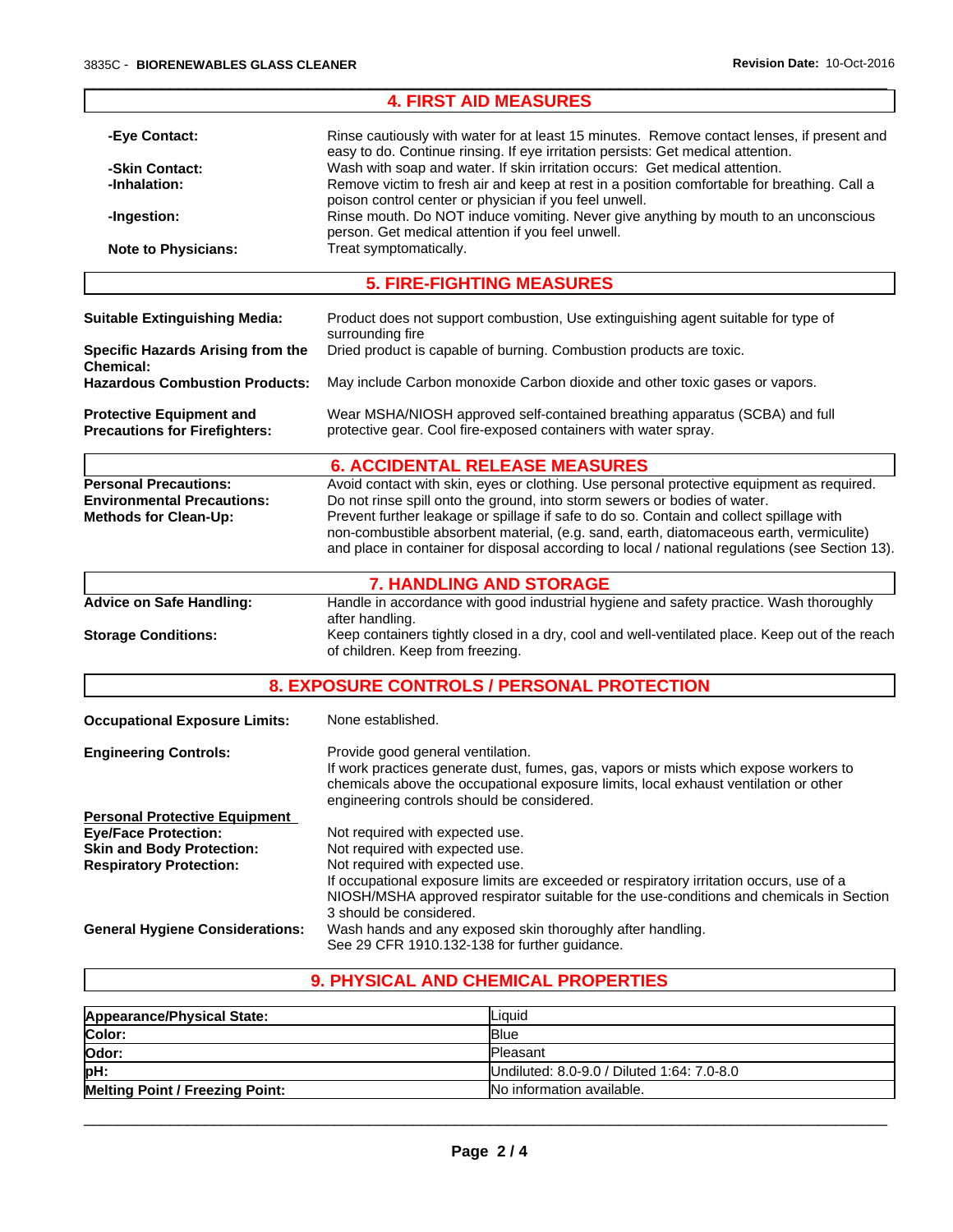| Boiling Point / Boiling Range:    | 100 °C / 212 °F                  |
|-----------------------------------|----------------------------------|
| <b>Flash Point:</b>               | 100 °C / > 212 °F                |
| <b>Evaporation Rate:</b>          | $< 1$ (BuAc = 1)                 |
| Flammability (solid, gas)         | No information available.        |
| <b>Upper Flammability Limit:</b>  | No information available.        |
| Lower Flammability Limit:         | No information available.        |
| Vapor Pressure:                   | No information available.        |
| Vapor Density:                    | No information available.        |
| <b>Specific Gravity:</b>          | 1.01                             |
| Solubility(ies):                  | No information available.        |
| <b>Partition Coefficient:</b>     | <b>No information available.</b> |
| <b>Autoignition Temperature:</b>  | No information available.        |
| <b>Decomposition Temperature:</b> | No information available.        |
| Viscosity:                        | No information available.        |

 $\_$  ,  $\_$  ,  $\_$  ,  $\_$  ,  $\_$  ,  $\_$  ,  $\_$  ,  $\_$  ,  $\_$  ,  $\_$  ,  $\_$  ,  $\_$  ,  $\_$  ,  $\_$  ,  $\_$  ,  $\_$  ,  $\_$  ,  $\_$  ,  $\_$  ,  $\_$  ,  $\_$  ,  $\_$  ,  $\_$  ,  $\_$  ,  $\_$  ,  $\_$  ,  $\_$  ,  $\_$  ,  $\_$  ,  $\_$  ,  $\_$  ,  $\_$  ,  $\_$  ,  $\_$  ,  $\_$  ,  $\_$  ,  $\_$  ,

# **10. STABILITY AND REACTIVITY**

| <b>Reactivity:</b>             | This material is considered to be non-reactive under normal conditions of use.                     |
|--------------------------------|----------------------------------------------------------------------------------------------------|
| <b>Chemical Stability:</b>     | Stable under normal conditions.                                                                    |
|                                | <b>Possibility of Hazardous Reactions:</b> Not expected to occur with normal handling and storage. |
| <b>Conditions to Avoid:</b>    | Extremes of temperature and direct sunlight.                                                       |
| <b>Incompatible Materials:</b> | Strong oxidizing agents. Strong acids.                                                             |
| <b>Hazardous Decomposition</b> | May include carbon monoxide, carbon dioxide (CO2) and other toxic gases or vapors.                 |
| <b>Products:</b>               |                                                                                                    |

# **11. TOXICOLOGICAL INFORMATION**

| <b>Likely Routes of Exposure:</b>   | Eyes, Skin, Ingestion, Inhalation.                     |
|-------------------------------------|--------------------------------------------------------|
| <b>Symptoms of Exposure:</b>        |                                                        |
| -Eye Contact:                       | Pain, redness and swelling of the conjunctiva.         |
| -Skin Contact:                      | Drying of the skin.                                    |
| -Inhalation:                        | Nasal discomfort and coughing.                         |
| -Ingestion:                         | Pain, nausea, vomiting and diarrhea.                   |
| Immediate, Delayed, Chronic Effects |                                                        |
| Product Information:                | Data not available or insufficient for classification. |

#### **Numerical Measures of Toxicity**

The following acute toxicity estimates (ATE) are calculated based on the GHS document. Data not available or insufficient for classification.

#### **Component Acute Toxicity Information**

| <b>Chemical Name</b> | Oral LD50                      | Dermal LD50      | <b>Inhalation LC50</b> |
|----------------------|--------------------------------|------------------|------------------------|
| water                | Rat<br>$\sim$<br>J mL/ka<br>◡◡ | Not<br>Available | Not<br>t Available     |
| 7732-18-ა            |                                |                  |                        |

**Carcinogenicity:** No components present at 0.1% or greater are listed as to being carcinogens by ACGIH, IARC, NTP or OSHA.

## **12. ECOLOGICAL INFORMATION**

#### **Ecotoxicity**

|                                       | <b>13. DISPOSAL CONSIDERATIONS</b> |
|---------------------------------------|------------------------------------|
| <b>Other Adverse Effects:</b>         | No information available.          |
| <b>Bioaccumulation:</b>               | No information available.          |
| <b>Persistence and Degradability:</b> | No information available.          |

**Disposal of Wastes:** Dispose of in accordance with federal, state and local regulations. **Contaminated Packaging:** Dispose of in accordance with federal, state and local regulations.